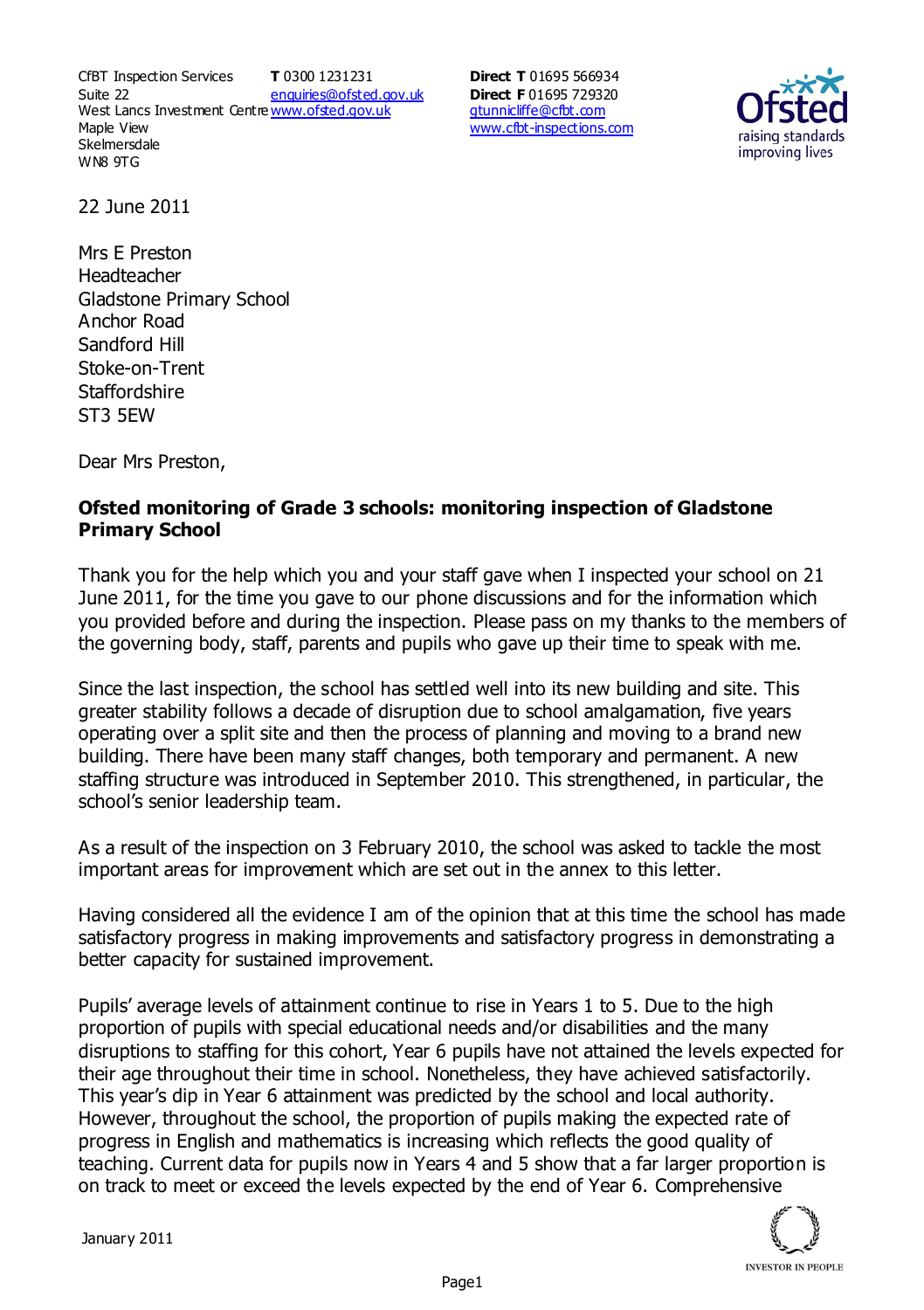

arrangements for tracking pupils' progress are well-established and staff rigorously analyse this information to identify where additional support or challenge is required. As a result, all groups of pupils, including those with special educational needs and/or disabilities, achieve equally.

Attainment in mathematics is rising across the school. A major reason for this improvement is because teachers are now assessing pupils' learning against a strict set of criteria. These identify clearly what pupils know, understand and can do and help teachers to build effectively on pupils' prior learning. This is helping to improve the quality of teachers' marking which, although still inconsistent in some areas, increasingly shows pupils what they need to do to improve their work. A whole-school focus on improving pupils' ability to solve problems in mathematics is playing a positive part in this. Pupils' work in their books and in lessons shows that they are more able to use the strategies they learn to find the solution to word problems with confidence and speed. These skills are also apparent in other curriculum areas. For example, pupils in Year 5 enjoyed solving problems relating to Victorian steam train journeys and engaged fully in the 'massive underpants' investigation. Pupils say they thoroughly enjoy these activities. They demonstrate a better understanding of mathematical vocabulary overall because of the greater emphasis on it in classroom displays and in their books. The 'Passport to Learning' section of the home school diaries has focused on mathematics throughout the year so that parents and carers are also closely involved in developing their children's mathematical skills at home.

There are now regular opportunities for children in the Nursery and Reception classes to learn and play together. They share the outdoor area daily and this provides regular opportunities for children of different ages to form new friendships across classes. Opportunities to enjoy indoor activities together are currently limited to one afternoon each week. These occasions are popular with all the children and the school is rightly considering extending this way of working to support children's developing language and social skills further and to help with transition into Reception. Current arrangements restrict the opportunities staff have to share best practice through modelling. There are some instances of over-support of children by adults and a related lack of challenge and expectation. The Early Years Foundation Stage leader is now firmly established in her role. She ensures that teachers in Nursery and Reception plan together so that there is continuity in terms of the topics covered by the three classes. However, children do not mix during specific phonics – the sounds that letters make - sessions. The rising trend of children reaching a good level of achievement by the end of Reception now spans four consecutive years.

Following the last inspection, the school appointed a community cohesion leader. She has developed a coherent action plan. The school works well with the local community to provide pupils with a strong awareness of their own cultural heritage. The school is proactive in its search for new links although progress in this area is relatively slow. National and global links are developing in Llandudno, Scotland and Nigeria. The school makes the most of parents who can come into school to talk about different cultures and beliefs.

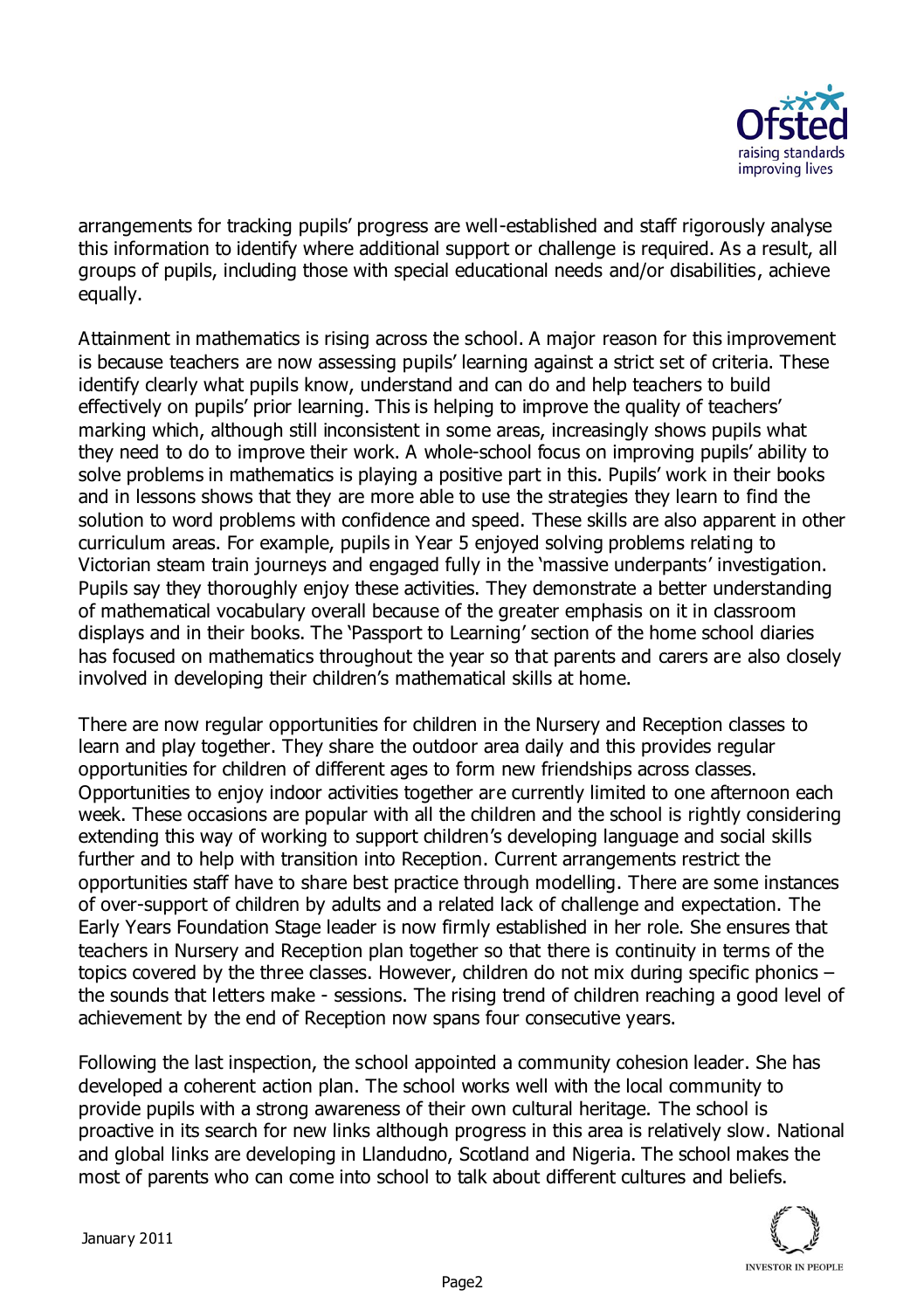

Classrooms display a variety of religious artefacts and books that feature different cultures. Spanish vocabulary and aspects of life in Spain feature in every room. The school plans to redesign its religious education programme to widen the number of faiths studied.

The local authority has provided effective advice and support in a range of areas, including assessment in the Early Years Foundation Stage. The local authority shows its confidence in the current leadership and the capacity of the school to improve further by confirming its self-evaluation and key improvement priorities.

I hope that you have found the inspection helpful in promoting improvement in your school. This letter will be posted on the Ofsted website.

Yours sincerely

Mrs Jane Hughes **Additional Inspector**